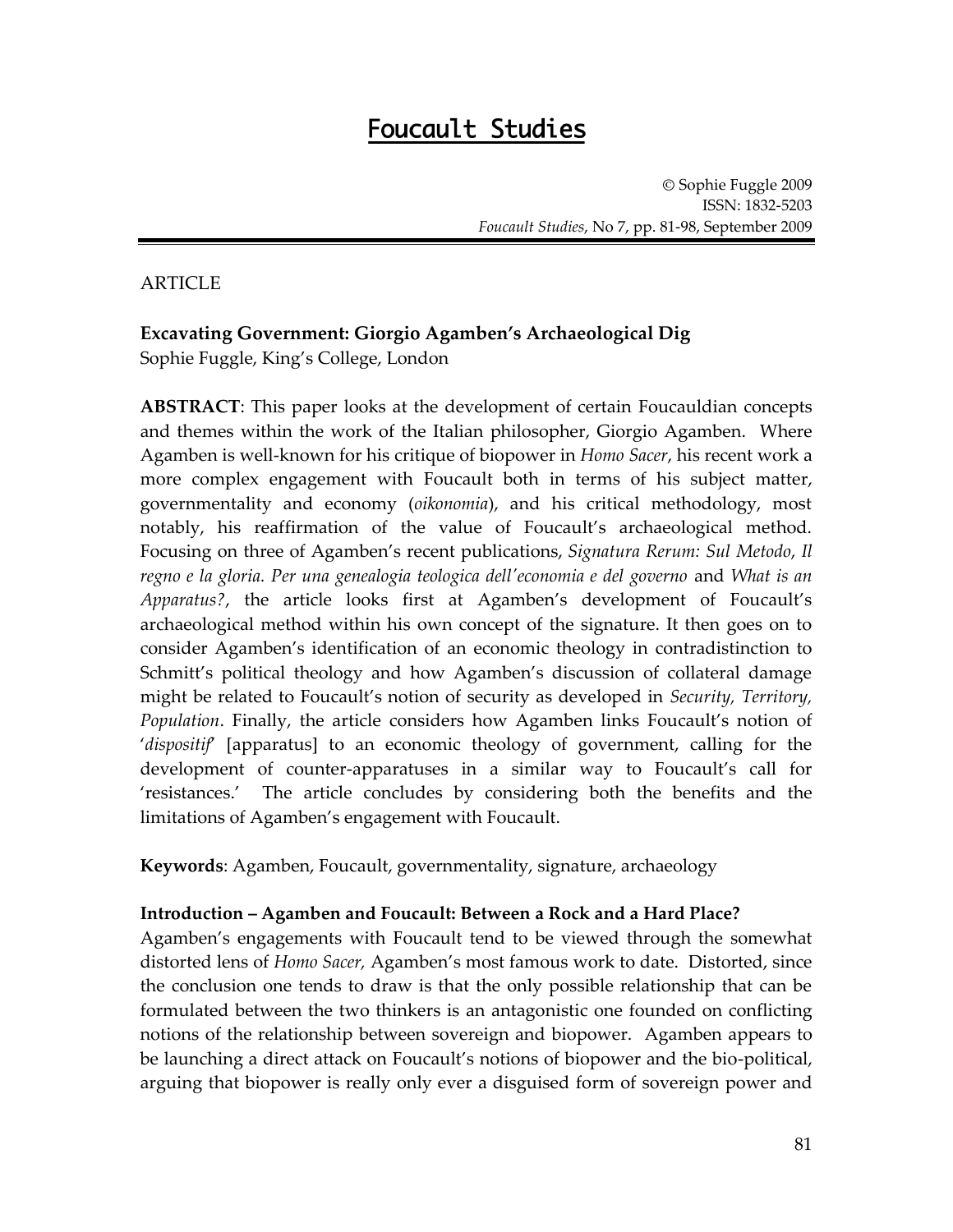that the transition from one form of power to the other, which Foucault claimed occurred during the seventeenth and eighteenth centuries, never really took place.<sup>1</sup>

In his powerful evocation of *bare life*, the life that can be taken without committing murder, Agamben rejects the idea that the *right to life* or, more precisely, 'the right to make live' has replaced the *right to take life* as the driving principle behind modern political regimes. The undeniable force of this claim comes from Agamben's reference to Auschwitz as the most striking example of this right not only to take life but to reduce life to bare life by shifting the boundaries of society itself. The concentration camps formed a space at once outside of the law yet at the same time within it. As such they constituted the definitive topographical embodiment of the *state of exception* whereby the law is seen to achieve its ultimate objective at the very moment when it is suspended.<sup>2</sup> The state of exception forms the means by which a state may, along with other non-legal acts, legitimately deny certain members of its population the rights usually enjoyed by all its citizens, rendering them as bare life and consequently sanctioning their death. Agamben claims that it is through reference to this state of exception that societies deemed to be based on a bio-political form of power actually reveal the sovereign structure of power underlying their government.

According to Foucault the racist discourses driving the Nazi Regime were founded on a perverted form of bio-power. Racism functions as a strategy that enables a discourse of death to operate within an essentially bio-political society.<sup>3</sup> Taking the biological and future welfare of the German people as its goal, Nazism was able to reach "logical" conclusions about how such welfare could be efficiently managed. Taking one set of lives as its aim, it becomes possible to exclude another set that can be presented in terms of a threat.<sup>4</sup> Agamben dismisses this reading of the Holocaust, arguing that what is at stake is not the survival of a certain group but the possibility of exercising the power to decide the fate of the lives of all who fall within the jurisdiction of the Nazi regime. The concentration camp, where the detainees are both excluded from society and included as part of its political strategy, is not a warped version of biopower, it is the *ultimate* form of biopower.

The inevitable outcome of considering Agamben's discussion of sovereign power and bare life solely in terms of a refutation of Foucault's position regarding biopower seems to demand the choosing of sides. It appears that we are being

<sup>1</sup> Giorgio Agamben, *Homo Sacer: Sovereign Power & Bare Life*, trans. Daniel Heller-Roazen (Stanford, CA: Stanford University Press, 1998).

<sup>2</sup> See also Giorgio Agamben, *State of Exception*, trans. Kevin Attell (Chicago, IL: The University of Chicago Press, 2005).

<sup>3</sup> Michel Foucault, *History of Sexuality - Volume 1: An Introduction,* trans. Robert Hurley (New York, NY: Vintage, 1990), 149-50.

<sup>4</sup> Michel Foucault, '*Society Must be Defended": Lectures at the Collège de France (1975-1976)*, ed. Mauro Bertani and Alessandro Fontana, trans. David Macey (London: Allen Lane, The Penguin Press, 2003), 255-260.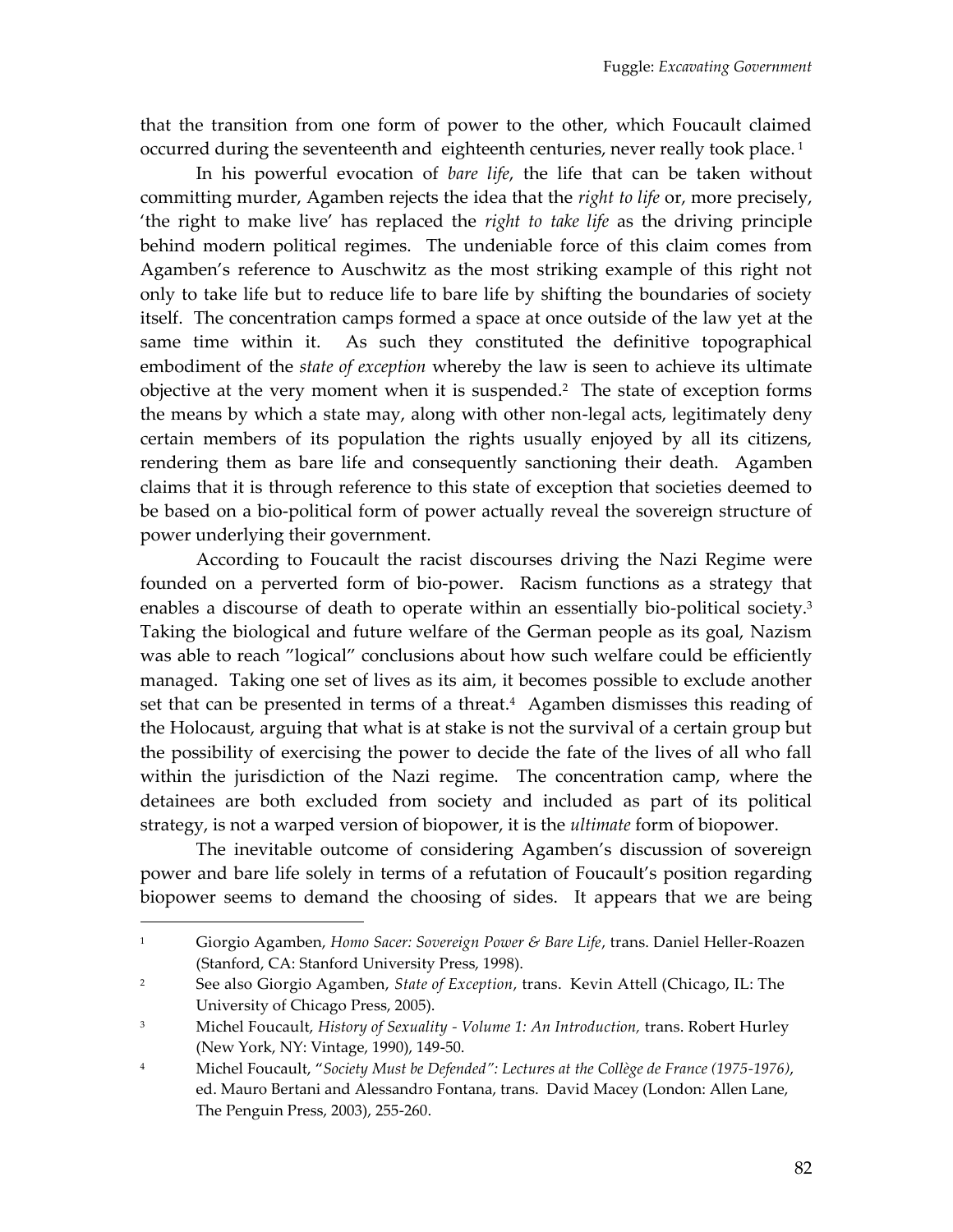$\overline{a}$ 

offered two mutually exclusive possibilities. Our first option is to reject Agamben's claim that sovereign power prevails by identifying biopower with the situation in Western societies today where death is so well managed that it has virtually disappeared as a figure of the 'real' even while people continue to die. Alternatively, we can acknowledge, along with Agamben, the persistent operation of the discourses of thanato- or necropolitics that continue to endorse the genocide occurring throughout the world today.<sup>5</sup> Thus presented, it becomes immediately apparent that neither position is without its limitations.

However, the danger of such a reading is that it focuses almost exclusively on the final chapter of *The Will to Knowledge* and assumes that Agamben is doing the same. Yet it is equally possible to read *Homo Sacer* as a text which warns against reductive readings that fail to take into account the important distinctions made by Foucault concerning sovereign and bio power in the lectures he gave throughout the seventies. Already in his 1973 lecture series, *Psychiatric Power*, Foucault identifies elements of disciplinary (anatomo-political) power that came into existence within the mechanisms of sovereign power, as well as provides a detailed account of how the family unit, associated with the exercise of sovereign power in the figure of the father, came to provide the model for the asylum, an essentially disciplinary institution. This evocation of the family as an originary source of psychiatric power is not a leftover or residue from the old discourses of sovereign power but constitutes an increasingly essential element of disciplinary power.<sup>6</sup> Similarly, in *Security, Territory, Population*, a text we shall return to later, Foucault's concept of 'security' is introduced as a supplement to sovereign and disciplinary forms of power, thus rendering impossible a straightforward binary opposition between the latter two modes. According to Foucault, the three modes of power do not exist independently of one another: 'there is not a series of successive elements, the appearance of the new causing the earlier ones to disappear. There is not the legal age, the disciplinary age, and then the age of security."<sup>7</sup> What is at stake here is rather the development and refinement of the complex relationship between the three modes:

In reality you have a series of complex edifices in which, of course, the techniques themselves change and are perfected, or anyway becomes more complicated, but in which what above all changes is the dominant characteristic, or more exactly, the

<sup>5</sup> See Achille Mbembe's 'Necropolitics,' trans. Libby Meintjes, *Public Culture*, 15, 1 (2003), 11-40, for a useful supplement to Agamben's discussion of thanato-politics.

<sup>6</sup> Michel Foucault, *Le Pouvoir psychiatrique: Cours au Collège de France 1973-1974* (Paris: Seuil, 2003), 82.

<sup>7</sup> Michel Foucault, *Security, Territory, Population: Lectures at the Collège de France 1977-1978*, trans. Graham Burchell (New York, NY, Palgrave Macmillan, 2007), 8.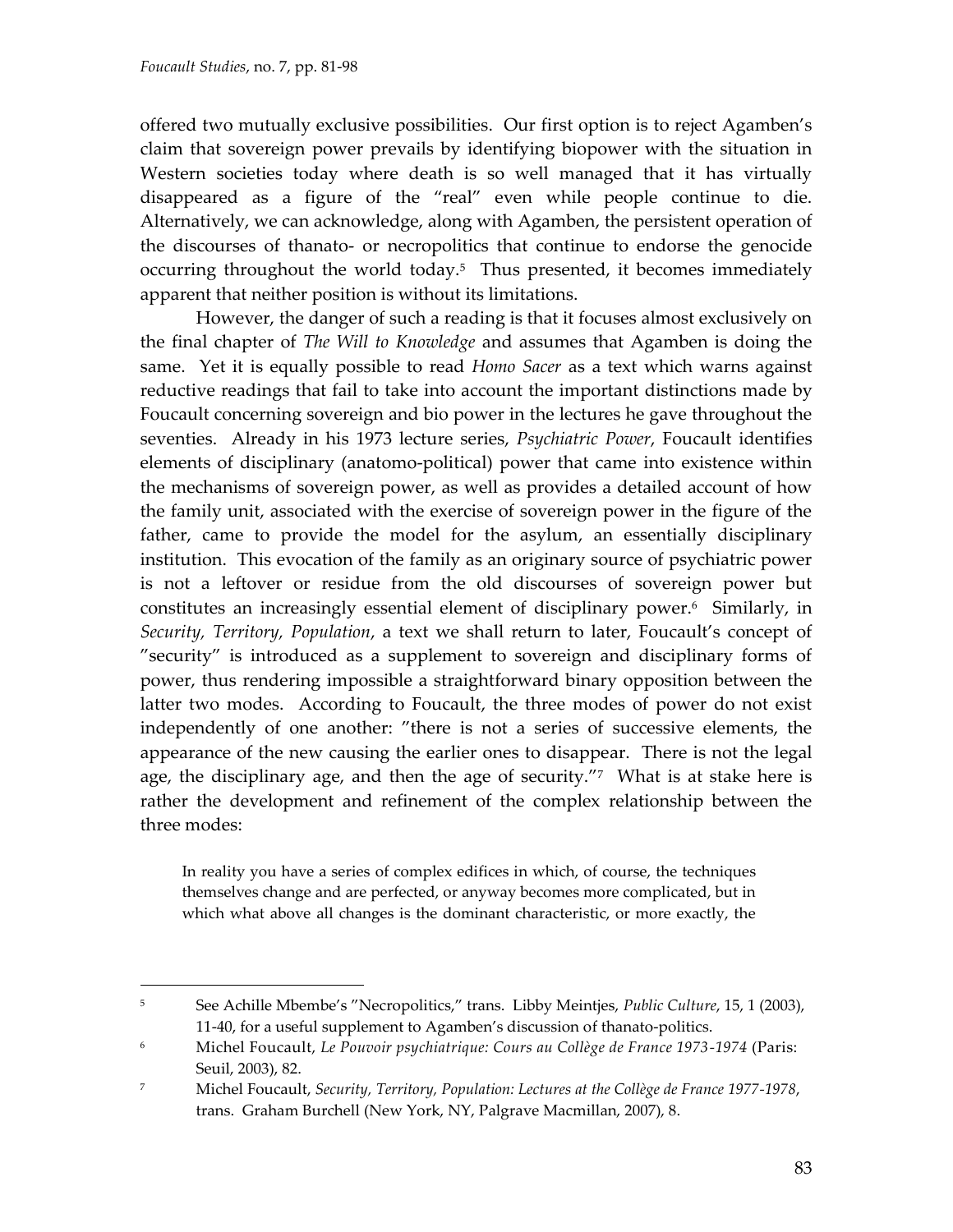system of correlation between juridico-legal mechanisms, disciplinary mechanisms, and mechanisms of security.<sup>8</sup>

The possibility that Agamben and Foucault might work better alongside one another rather than in direct opposition is one endorsed not least by Agamben himself and while *Homo Sacer* will essentially always be a critique of Foucault's notion of biopower, his more recent work seems to be moving beyond power along a similar, although by no means identical, trajectory to the one taken by Foucault in his later work. This engagement takes the form of two distinct, yet interrelated aspects. Firstly, it involves a detailed articulation of his methodology which develops various concepts either taken directly from Foucault, such as the *dispositif* [apparatus], or developed with close reference to Foucault, most notably the signature, at the same time as reinstating the value of Foucault's archaeological method as an analytical tool.<sup>9</sup> The second feature involves the elaboration of key themes present in Foucault's later work. Taking the notion of governmentality as a starting point, and more precisely the question 'What is a government?' in *Il Regno e la gloria* Agamben develops the concept of an economic-theology in contradistinction to Schmitt's political-theology suggesting that where the latter is taken up with sovereign power, the former provides the basis for modern biopolitics and the extension of government into all forms of social life.<sup>10</sup> The aim of this article is to look at the ways in which Agamben, in these recent texts, provides clarification of some of the questions that preoccupied Foucault throughout his career. It will consider how Agamben both develops and departs from Foucault's own work on governmentality and the critical insight Agamben brings to some of the unresolved tensions and aporias in Foucault's thought and method. At the same time as suggesting ways this engagement might be developed further, we will also highlight some of the difficulties and limitations of Agamben's approach.

### **I. 'What will have been' – Reloading archaeology**

Though Foucault, in *The Archaeology of Knowledge*, criticises both history founded on a notion of continuity and one based on discontinuity he nevertheless tends to be considered, rightly or wrongly, as focusing his own critical project more on

 $\overline{a}$ 8 Ibid.

<sup>9</sup> See Giorgio Agamben, *Signatura Rerum: Sul Metodo* (Torino: Bollati Boringhieri, 2008), page references are to the French translation *Signatura Rerum: sur la méthode*, trans. Joël Gayraud (Paris: Vrin, 2008). English translations are the author's own. See also Giorgio Agamben, *What is an Apparatus?* trans. David Kishik and Stefan Pedatella (Stanford, CA: Stanford University Press, 2009).

<sup>10</sup> Giorgio Agamben, *Il regno e la gloria. Per una genealogia teologica dell'economia e del governo* (Milano: Neri Pozza, 2007). Page references are to the French translation *Le Règne et la gloire: pour une généalogie théologique de l'économie et du gouvernement*, trans. Joël Gayraud and Martin Rueff (Paris : Seuil, 2008). English translations are the author's own.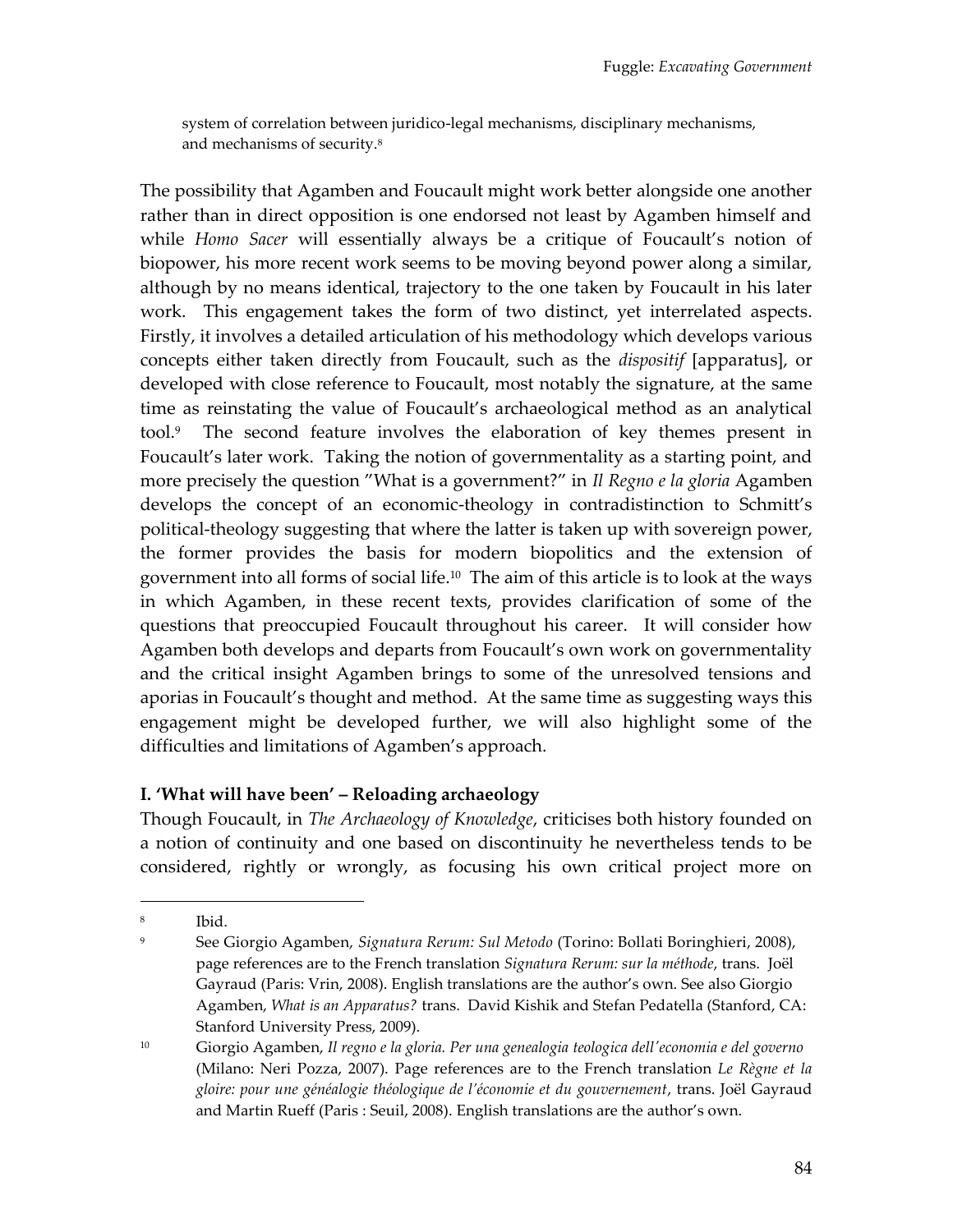discontinuity. More precisely, such discontinuity is designated not in terms of fixed periods, eras, styles and categories but rather evokes the ruptures and shifts which occur whereby certain discourses and practices operating at a certain time within a particular society come to assume new roles and embody different truth-values. While the question as to how such shifts occurred does indeed occupy a large part of Foucault's critical enquiry, it only represents one side of the coin. The other side can be explained with reference to the signature.

The starting point for Agamben's 'theory of signatures' is Foucault's account of the signature in *The Order of Things*. Foucault locates the signature within the Renaissance episteme of resemblance and similitude, claiming that "[t]here are no resemblances without signatures. The world of similarity can only be a world of signs.'<sup>11</sup> According to the sixteenth-century astrologer and alchemist, Paracelsus, every object bears a number of external signs or marks that, when deciphered, reveal its hidden, interior nature or essence. 'Sciences' such as astrology and physiognomy are key examples of practices that emerged during the Renaissance and were aimed at decoding such outer signs. A signature is therefore not a sign or mark *per se,* but, rather, a form of reading signs and marks constituting, at the same time, a process of writing. As Agamben points out 'the signature is the site where the acts of reading and writing inverse their relation and enter into a zone of undecidability. Here, reading becomes writing and writing fully comes to terms with itself in reading."<sup>12</sup>

In a move that both complicates and clarifies his understanding of signature, Agamben shifts his focus from Foucault's discussion of signs and signatures in *The Order of Things* to the concept of the *énoncé* [statement] found in *Archaeology of Knowledge*. Loosely defined, the *énoncé* is a phrase, proposition or statement or set of statements that can be made within a given socio-historical context. However, it is impossible to identify an *énoncé* as a sign or structure conforming to fixed grammatical and syntactical rules. That which Foucault has referred to as the "fonction énonciative" [enunciatory function] is concerned solely with the efficacy of a phrase or statement. Does a particular phrase or statement perform the intended function at a given moment? Moreover, the *énoncé* is not simply a linguistic exercise since it has less to do with grammatical rules and more with discursive practices. It is the social conditions that render a certain statement possible that are of interest more than the linguistic tools employed to make such a statement.

According to Agamben, *énoncés* can be better understood if we situate them in the interstice between semiology and hermeneutics, the place where signatures come into play. Here Agamben draws upon the distinction made by Foucault in *The Order of Things*:

<sup>11</sup> Michel Foucault, *The Order of Things: Archaeology of the Human Sciences* (London and New York, NY: Routledge, 1988), 29.

<sup>12</sup> Agamben, *Signatura rerum*, 63.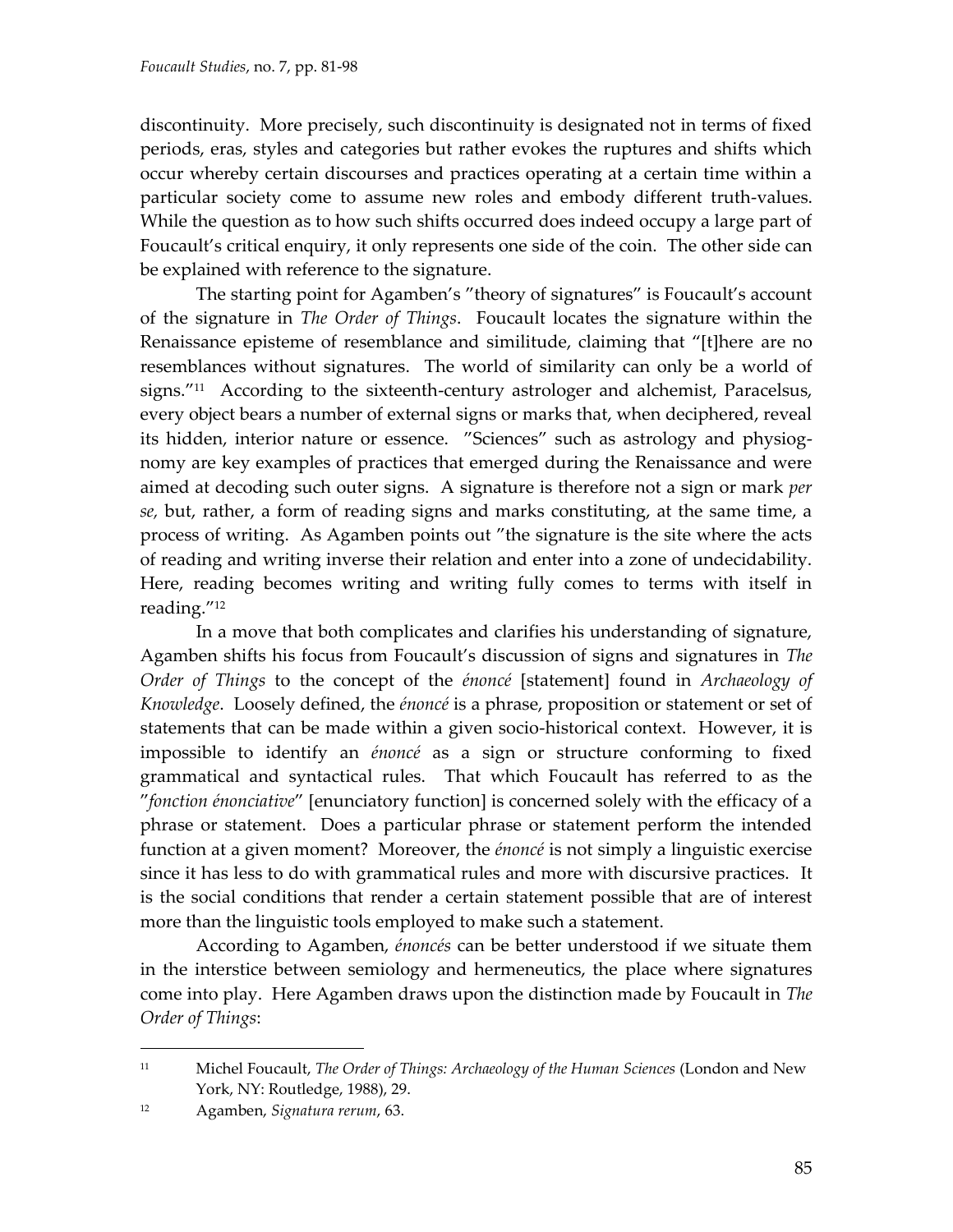Let us call the totality of the learning and skills that enable one to make the signs speak and to discover their meaning, hermeneutics; let us call the totality of the learning and skills that enable one to distinguish the location of the signs, to define what constitutes them as signs, and to know how and by what laws they are linked, semiology...<sup>13</sup>

In this sense, Foucault's often problematic attempt to define the *énoncé* becomes fundamental to Agamben's understanding of signature since the *énoncé*  demonstrates the impossibility of the existence of 'unmarked' signs, that is, signs which signify or designate in "a pure, neutral manner once and for all."<sup>14</sup>

The sign signifies because it carries the signature but the latter necessarily determines in advance its interpretation and conveys its use and efficacy according to the rules, practices and precepts requiring recognition.<sup>15</sup>

Agamben makes it clear that a signature should not be conceived of in terms of a concept. This is because it constitutes a movement rather than a static, fixed identity or term. A signature represents the process whereby a doctrine, discourse or practice is transferred or transposed from one sphere or domain to another through a series of shifts, substitutions and displacements.<sup>16</sup> An example of a signature would be, according to Agamben, the notion of sovereignty which in its displacement from the domain of the sacred to that of the profane identifies a relationship or co-dependency existing between the two spheres.

In many ways, Agamben employs signature to refer to a similar process occurring throughout history to that which Derrida identifies taking place in language. Indeed, Agamben goes as far as to suggest that archaeology and deconstruction are both sciences of the signature.<sup>17</sup> However, where deconstruction leads to the affirmation of difference conceived of in terms of a pure selfreferentiality and the endless deferral of meaning, the strategy employed by a Foucauldian archaeology is completely different. It is not a question of celebrating the signature as pure sign, but instead recognising its functioning within specific conditions of possibility and the shifts and displacements which transpose its function onto other contexts.

The signature evokes the play of substitution described by Derrida in "Structure, Sign and Play." $18$  It is this play that ensures that the meaning and

<sup>13</sup> Foucault, *The Order of Things*, 33.

<sup>14</sup> Agamben, *Signatura rerum*, 73.

<sup>15</sup> Ibid.

<sup>16</sup> Ibid., 46.

<sup>17</sup> Ibid., 73, 90.

<sup>&</sup>lt;sup>18</sup> Jacques Derrida, "Structure, Sign and Play in the Discourse of the Human Sciences," in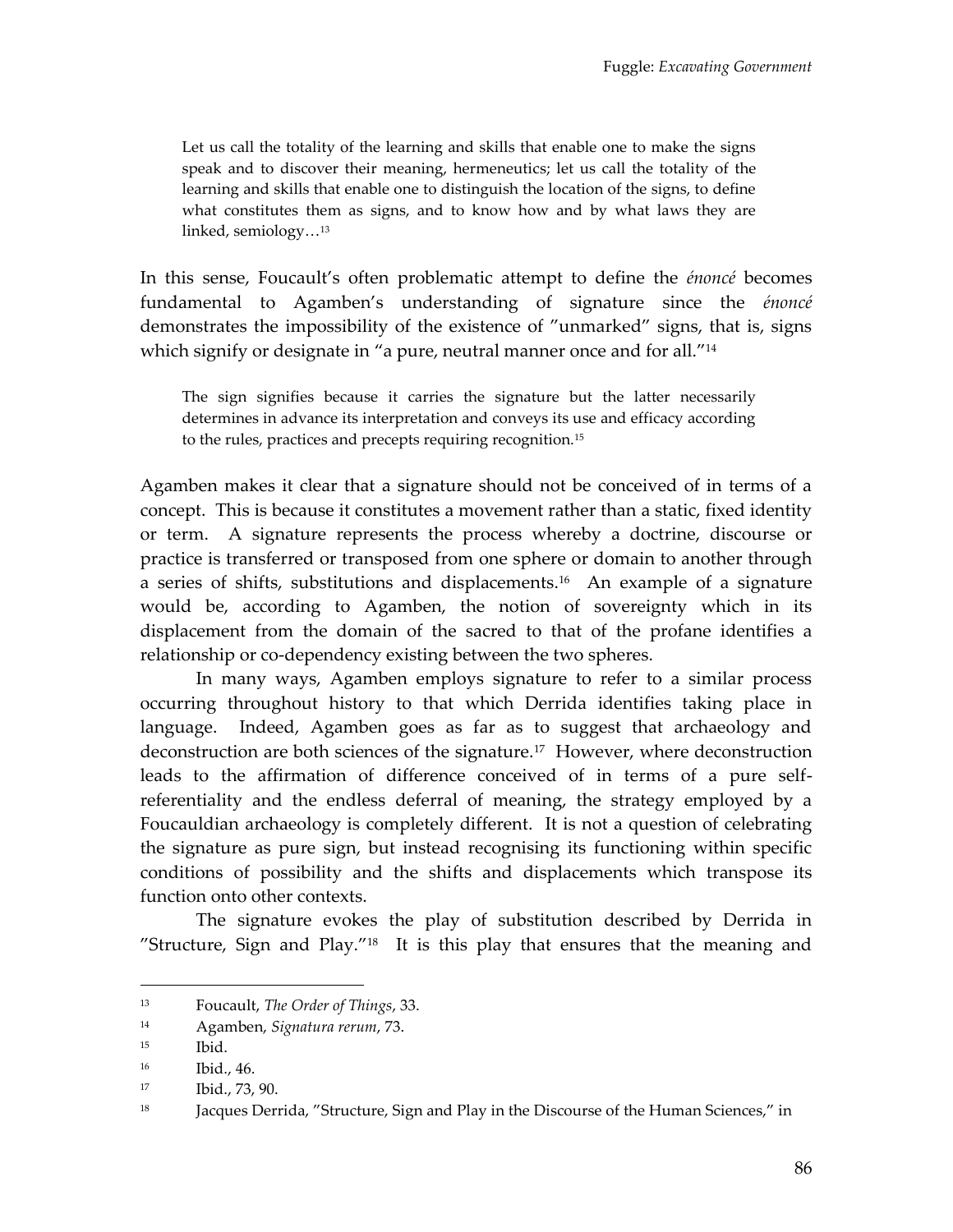definition of a doctrine or discourse appears at once continuous and continuously shifting. It is also this play that prevents access to an origin or starting point in history where a doctrine comes into being. A doctrine or discourse does not simply come into being. A doctrine is not born in an instant, fully formed. Yet we remain obsessed with finding origins and sources. In clarifying his use of an archaeological approach, Agamben makes it clear that what is at stake is very much the idea of history as the way of explaining the present but in terms and according to concepts that only belong in the present. Consequently, we must concede that any access we may have to a source or origin can only ever be via tradition and it is tradition that bars access to the source. Tradition constitutes our way of understanding the past and as such never actually belongs to the past and can never allow us access to the past. Tradition functions in a similar way to the Freudian notion of trauma. It refers to an experience that is always a non-experience existing only in the present, never in the past.<sup>19</sup>

However, it is not in *Archaeology of Knowledge* that Agamben identifies Foucault's most precise articulation of the archaeological method and its strategies, but rather in a much earlier text, the extended preface to Ludwig Binswanger's Traum und Existenz.<sup>20</sup> Here, Foucault critiques a psychoanalytical interpretation of dreams that locates their meaning in the past. According to Foucault, the primary interest in the analysis of dreams during Antiquity lay in their ability to indicate possible future events.<sup>21</sup> Dreams are not therefore associated with the repetition or reconstitution of past desires repressed by waking consciousness, but with one's freedom to act in the future. According to Agamben, this '*mouvement de la liberté"* identified by Foucault has much in common with his later archaeological method. Both are concerned with a perpetual calling into question; in the case of dreams this is the questioning of one's very existence; with reference to archaeology, it is the questioning of our understanding of the world. Where the past is evoked, it is done in order to locate the moment at which the self, a particular tradition, discourse or phenomenon emerged in order to move beyond this moment towards a different

*Writing and Difference*, trans. Alan Bass (London & Henley: Routledge & Kegan Paul, 1978), 278-293.

<sup>19</sup> Agamben, *Signatura rerum*, 115.

<sup>20</sup> Ibid., 119. See Michel Foucault, «Introduction à Ludwig Binswanger, *Le Rêve et l'existence*» *Dits et écrits. 1954-1988*, vol. 1 (Paris : Gallimard, 2001), 93-147.

<sup>&</sup>lt;sup>21</sup> Interestingly, the theme of dreams returns in Foucault's later work in his discussion of Artemidorus's *Oneirocritica* in the opening chapter of the third volume of the *History of Sexuality*, *The Care of the Self*, trans. Robert Hurley (New York, NY: Vintage Books, 1988). While both texts enact a critique of psychoanalysis, suggesting dreams are projected towards future action, they differ in their discussion of the form such action takes. In *The Care of the Self*, dreams are inextricably bound up with one's social, economic and family situation, whereas in Foucault's earlier discussion, dreams belong to a lexicon of death, suicide and, ultimately, freedom.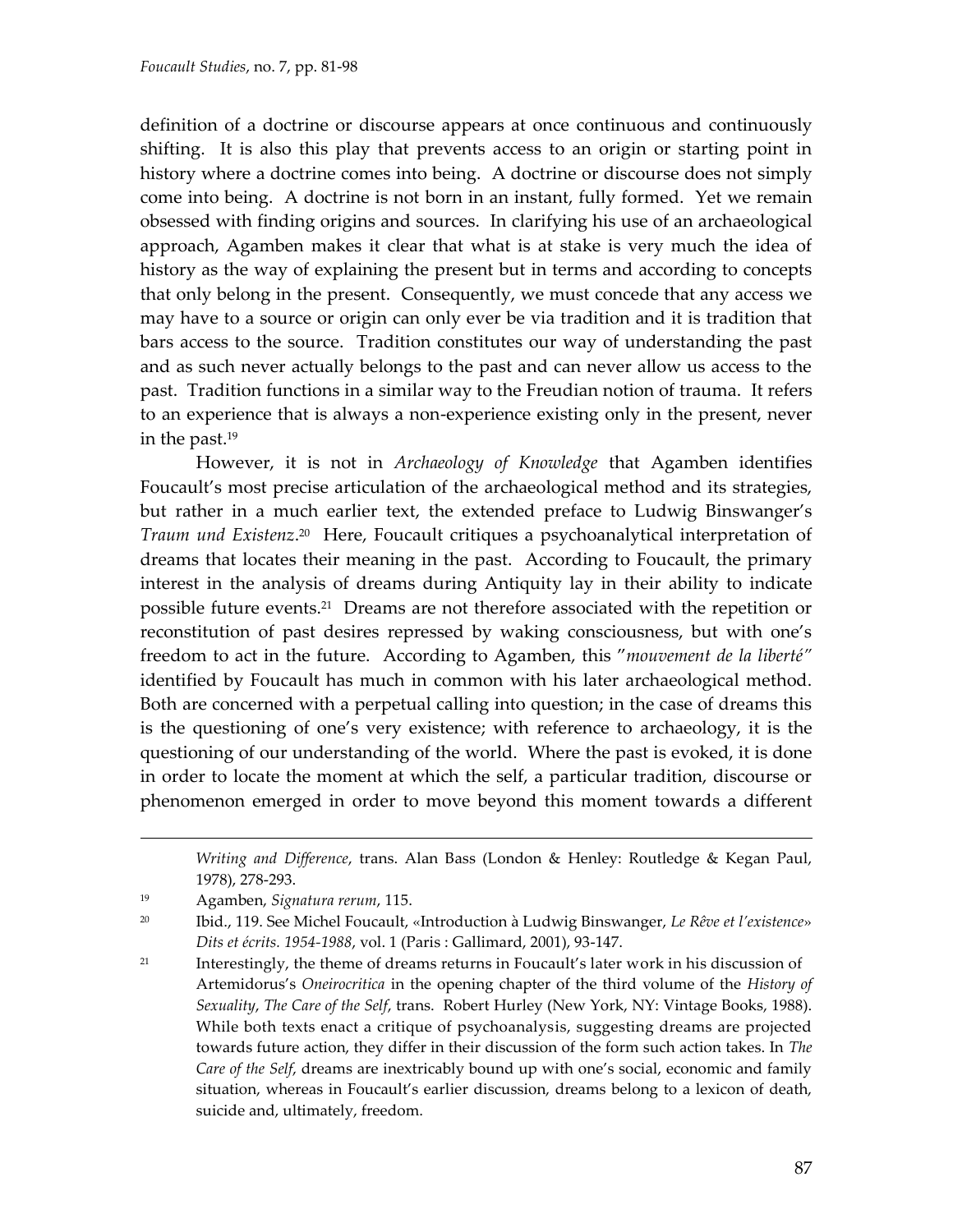mode of being or thinking.<sup>22</sup> Drawing upon Foucault's claim that "the genealogist needs history in order to conjure the chimera of the origin' in 'Nietzsche, Genealogy, History,' Agamben elucidates the two-fold meaning of 'conjure' as a means of explaining the process at work.<sup>23</sup> In the first instance, "to conjure something up' is to evoke it, call it into existence or even bring it back from the dead. Yet this 'conjuring' (especially in the case of spirits) is carried out in order to dispel or expel the thing being conjured. So in this sense the past is 'conjured up' in order to dispel the traditions, myths and so-called "truths" it has created.

Agamben thus reasserts the claim made by Foucault that we should cease to concern ourselves with origins and focus on what Nietzsche refers to as *Entstehung* (emergence).<sup>24</sup> Moreover, it is not the content but the modality, the shifts and displacements that should form the basis of an archaeological and genealogical study of history. It is not what counts as true at a particular moment but how it came to count as true at that moment and the (frequently imperceptible) shifts and displacements that have occurred to a discourse or practice that are of interest. Foucault is not like Freud in search of the origin of infinitely repeated trauma but rather recognises that there is no origin, only an endless series of displacements. Archaeology is not about constructing or even re-constructing the past since the object being examined is never 'fully and empirically present' but about uncovering the ruins of this past (Agamben uses the term 'ruinology') in order to arrive at a better understanding of the present.<sup>25</sup> Conceived thus, archaeology takes the form of a "future anterior," - "what will have been."

While making regular references to Nietzsche and genealogy throughout his study of the signature, Agamben nevertheless insists on a critical framework based on the notion of archaeology rather than genealogy. It is a common misperception that Foucault replaced his archaeology with genealogy following criticisms that the archaeological method was both too theoretical and in perpetual risk of lapsing into the very ahistoricism it was supposed to be attacking. While genealogy offered a more useful critical tool for examining the constitution of individual subjects as a result of power relations operating on and through the body, archaeology had nevertheless paved the way for such an examination. As Dreyfus and Rabinow have pointed out:

Underlying the longer continuities of cultural practices which the genealogist isolates, the archaeologist still has a purifying role to play. The demonstration of discontinuity and shifts of meaning remains an important task. [...] Archaeology

<sup>22</sup> Agamben, *Signatura rerum*, 120-121.

<sup>23</sup> Michel Foucault, 'Nietzsche, Genealogy, History,' in Donald F. Bouchard (ed.), *Language, Counter-Memory, Practice: Selected Essays and Interviews* (Oxford: Basil Blackwell, 1977), 137-164.

<sup>24</sup> Ibid.

<sup>25</sup> Agamben, *Signatura rerum*, 95.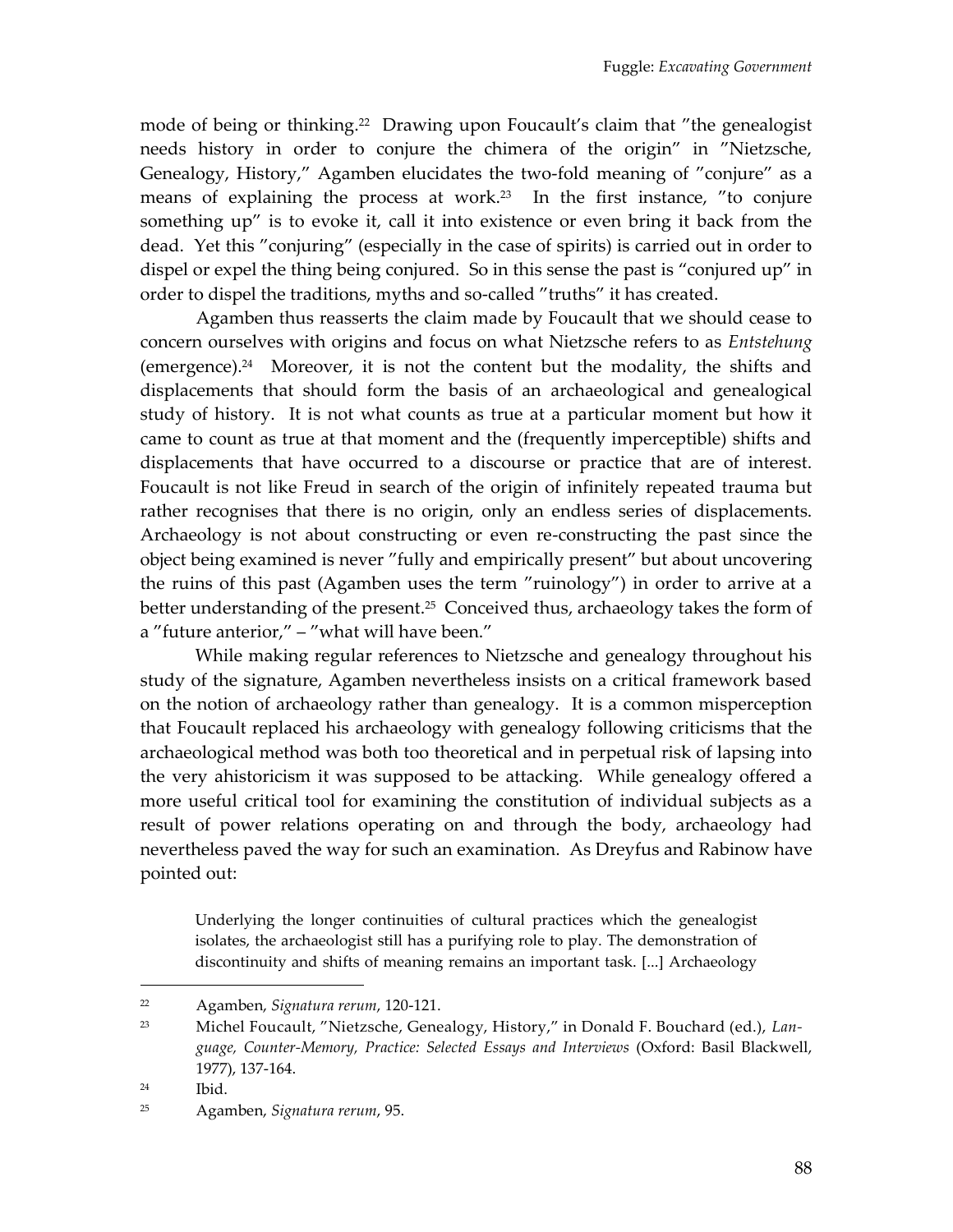still isolates and indicates the arbitrariness of the hermeneutic horizon of meaning. It shows that what seems like the continuous development of a meaning is crossed by discontinuous discursive formations. The continuities, he reminds us, reveal no finalities, no hidden underlying significations, no metaphysical certainties. <sup>26</sup>

Moreover, Foucault himself suggests in his inaugural lecture at the Collège de France, *The Order of Discourse*, that the critical task of archaeology operates alongside genealogy:

So there are some projects for the critical side of the task, for the analysis of the instances of discursive control. As for the genealogical aspect, it will concern the effective formation of discourse either within the limits of this control, or outside them, or more often on both sides of the boundary at once. The critical task will be to analyse the processes of rarefaction, but also of regrouping and unification of discourses; genealogy will study their formation, at once dispersed, discontinuous, and regular. In truth these two tasks are never completely separable: there are not, on one side, the forms of rejection, exclusion, regrouping and attribution, and then on the other side, at a deeper level, the spontaneous surging-up of discourses which, immediately before or after their manifestation, are submitted to selection and control.  $[...]$  The difference between the critical and the genealogical enterprise is not so much a difference of object or domain, but of point of attack, perspective, and delimitation.<sup>27</sup>

Nevertheless, as the question of power assumed an increasingly central role in Foucault's work, archaeology was forced to take a back seat to genealogy within his methodological framework. With Agamben a reversal takes place whereby genealogy is in a certain sense relegated to a secondary status in relation to archaeology. Genealogy now operates as part of the archaeological method rather than superseding it. It is through this modulation of the commonly perceived relationship between archaeology and genealogy that Agamben is able to construct his own critical framework within which to conduct his own study of government that draws on the Foucauldian method but makes it more suited to the study of doctrine than practice.

#### **II. Towards an economic-theology of government**

 $\overline{a}$ 

As we mentioned briefly in the previous section, one of the key examples Agamben uses to explain his theory of signature is the process of secularisation. Secularisation, he points out, should not be conceived as a concept but as a

<sup>26</sup> Hubert L. Dreyfus and Paul Rabinow, *Michel Foucault: Beyond Structuralism and Hermeneutics* (Brighton: Harvester, 1982), 105-106.

<sup>27</sup> Michel Foucault, 'The Order of Discourse,' in Robert Young (ed.), *Untying the Text: A Poststructuralist Reader* (London: Routledge, 1981), 48-78.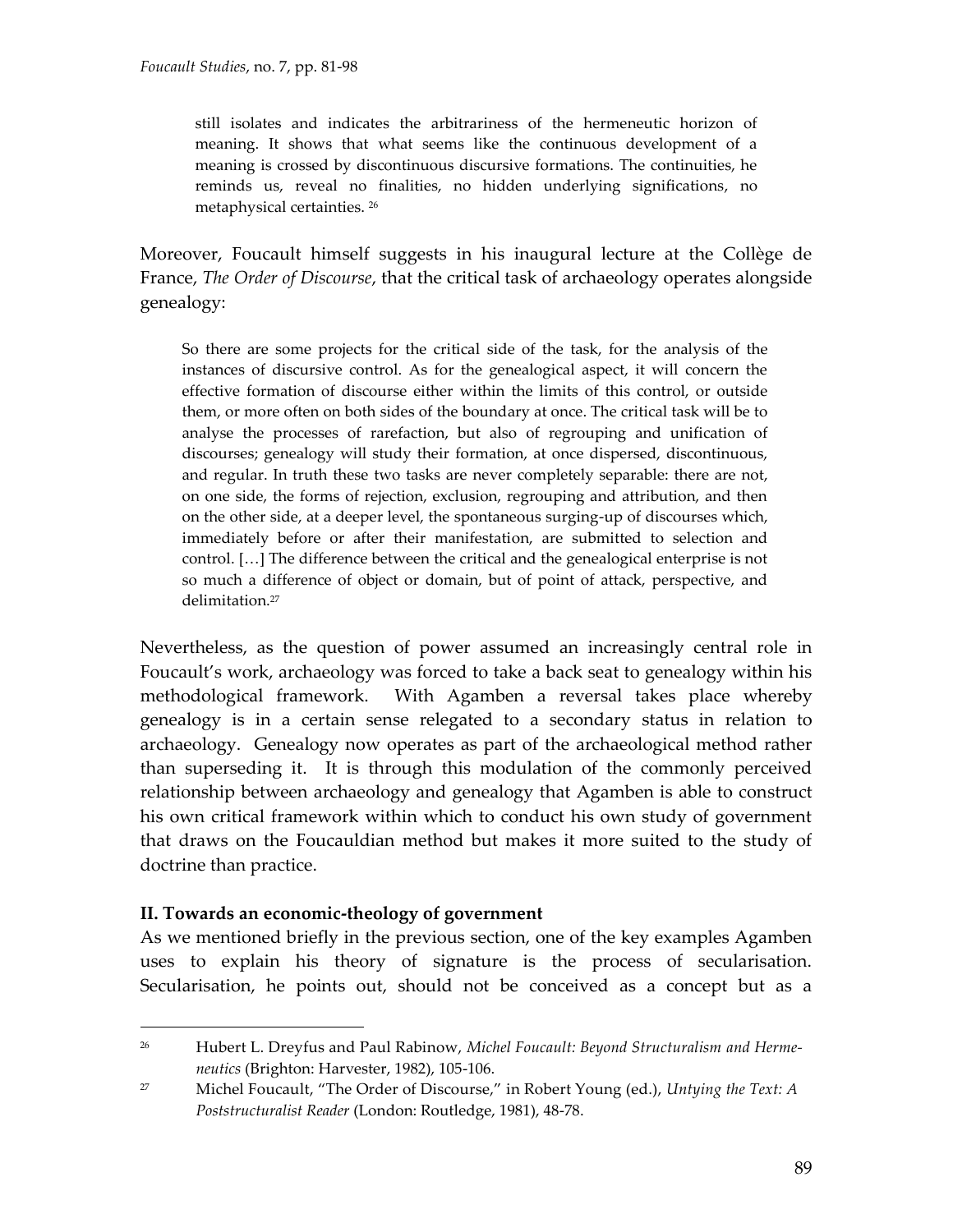signature. It is the process not, as Max Weber claimed, whereby society becomes disillusioned with theology and religion and abandons it outright but, in fact, as Carl Schmitt suggests, the means by which religion remains ever present in modern society. Through secularisation, the theological leaves its mark on the political whilst avoiding a direct correlation between political and theological identities.<sup>28</sup>

However, unlike Schmitt, Agamben locates *oikonomia* [economy] and not the political as the founding principle of modern forms of government. Furthermore, using his theory of signature, he traces the use of the term back to first century Graeco-Roman society and also the messianic communities which made up the early Christian Church. The consequences of his analysis of *oikonomia* in relation to modern, secular forms of government is not simply that it calls for a revised understanding of how Western societies govern but at the same time demands a radical revision of how we conceive of the theological principles underpinning these secular modes of government.<sup>29</sup> Taking as our starting point, Foucault's explanation of *oikos* in *The Use of Pleasure*, we will then proceed to look at how Agamben develops his 'genealogy' of the term in relation and contrast to Foucault before considering how this revised understanding of *oikonomia* might serve to bring the two thinkers yet closer together.

*In The Use of Pleasure*, Foucault identifies *oikos* (the household) as requiring an art of government comparable to that found in political and military spheres since all involve the government of others. In Antiquity, the fidelity of free males to their spouses was not required by law, yet it was something prescribed in certain philosophical texts as being fundamental to the successful management and continued prosperity of a household. Foucault's enquiry into *oikonomia* begins with the problematisation of marital relations in a society where free male citizens were apparently exempt from the rules that later came to govern marriage as Christianity took hold on the Western world. Yet he is quick to acknowledge that sexual relations between husband and wife constituted just one aspect of a complex art of economy, the management of the household.<sup>30</sup>

It is this domain of the private, the administration of the family and household that also forms the starting point for Agamben's study of government but his line of enquiry takes a different direction from Foucault. Whereas Foucault identifies an art of government operating within different domains: the political, the military and the economic, Agamben emphasises a sharp opposition between politics and economy. Politics is posited in terms of the legal and judicial where economy constitutes management and administration.<sup>31</sup> Agamben stresses this

<sup>28</sup> Agamben, *Le Règne et la gloire*, 20-21.

<sup>29</sup> Ibid., 52.

<sup>30</sup> Foucault, Michel, *The History of Sexuality, Volume 2: The Use of Pleasure*, trans. Robert Hurley (London: Penguin Books, 1992), 154 ff.

<sup>31</sup> Agamben, *Le Règne et la gloire*, 17.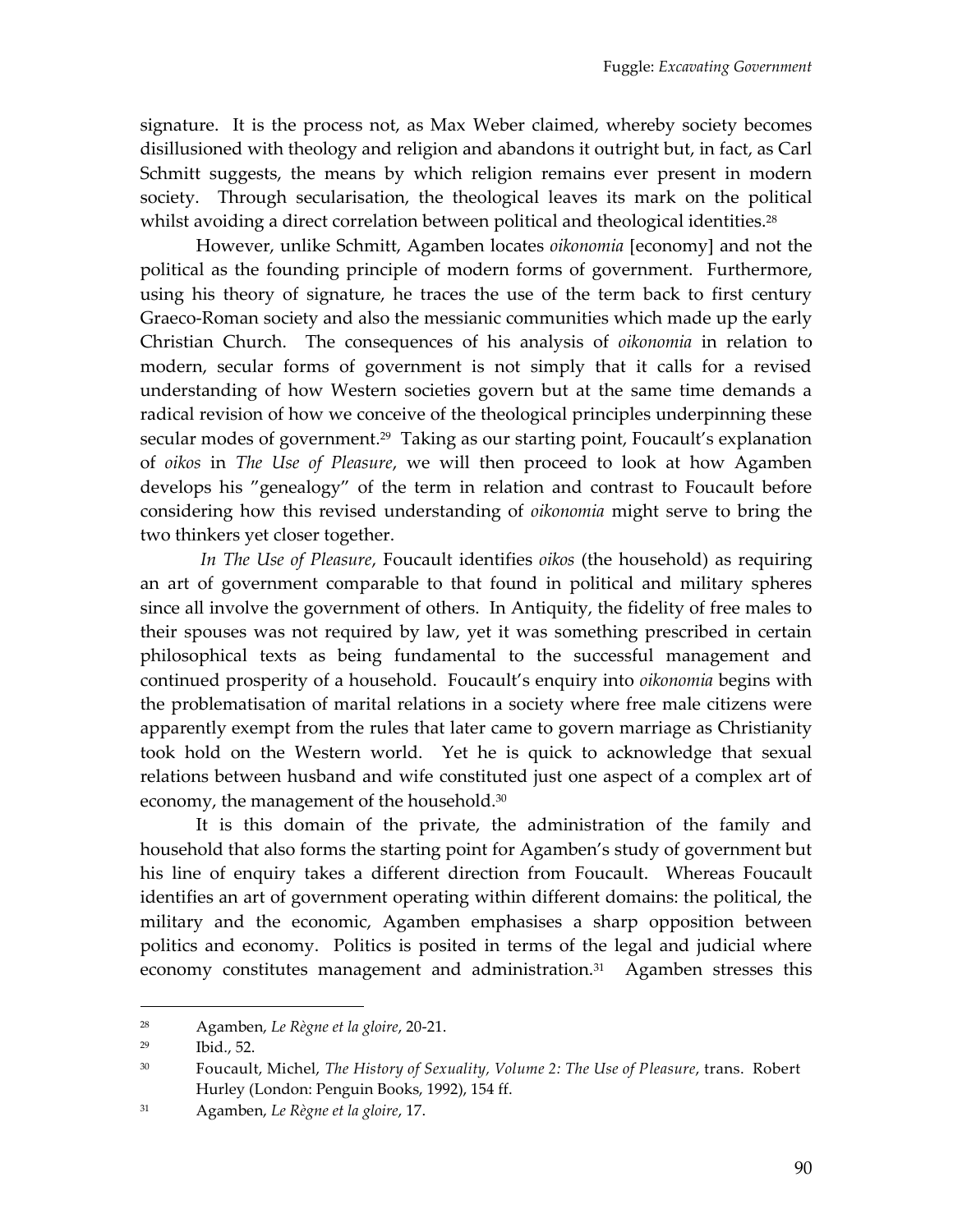$\overline{a}$ 

opposition in order to bring these two spheres together under the notion of government and it is via the paradigm of the trinity that emerged during the second and third centuries that he achieves this.

As Agamben points out, the term economy can already be found in Paul's epistles.<sup>32</sup> *Oikonomia* is the term used by Paul to explain the task that God has given him, the duty that God has conferred upon him to preach the message about Jesus Christ.

I am entrusted with a commission [*oikonomia*] (1 Corinthians 9:17)

I became its servant according to God's commission *[oikonomia]* that was given to me for you, to make the word of God fully known (Colossians 1:25)

In both of the above passages Paul defines his role as being commissioned or administered to him by God. Moreover, the use of the term *oikonomia* in Ephesians 3 makes it clear that what is being administered is precisely God's mystery.

for surely you have already heard of the commission [oikonomia] of God's grace that was given to me for you, and how the mystery was made known to me by revelation (Ephesians 3.2-3)

However, while the Pauline epistles refer to the economy, the administration or commission of God's mystery, with the doctrine of the trinity this is reversed to become the mystery of economy, the mystery of God's rule and government of the world.<sup>33</sup> The trinity functions as the means of explaining God's ability to govern on Earth whilst remaining transcendent. It embodies the notion of unity, thus maintaining the idea of monotheism whilst resisting the threat of polytheism. It clarifies how God administers and manages his creation. Initially, this functioned as a duality of God-Christ based on a model of household relations, master-slave, father-son, husband-wife, with the third dimension, the Holy Spirit, being added later on. Yet Christ does not exist in a subordinate relationship to God, as a son does to a father, but represents the means by which God, as a unity, governs in the world. Just as an army requires both order and strategy to function effectively, God's rule on earth requires that he is at once transcendent and present in the world. It is not a question of different being or even modes of being but, rather, the distinction

<sup>&</sup>lt;sup>32</sup> The term *oikonomia* appears nine times in the New Testament: in Luke 16:2, 16:3, 16:4, 1 Corinthians 9:17, Ephesians 1:10, Ephesians 3:2, Ephesians 3:9, Colossians 1:25, 1 Timothy 1:4. See Agamben, *Le Règne et la gloire*, 47 ff.

<sup>33</sup> Agamben refers specifically to Tertullian, Hippolytus and Irenaeus as active proponents of the trinity, *Le Règne et la gloire*, 67. See also Agamben, *What is an Apparatus?* 9.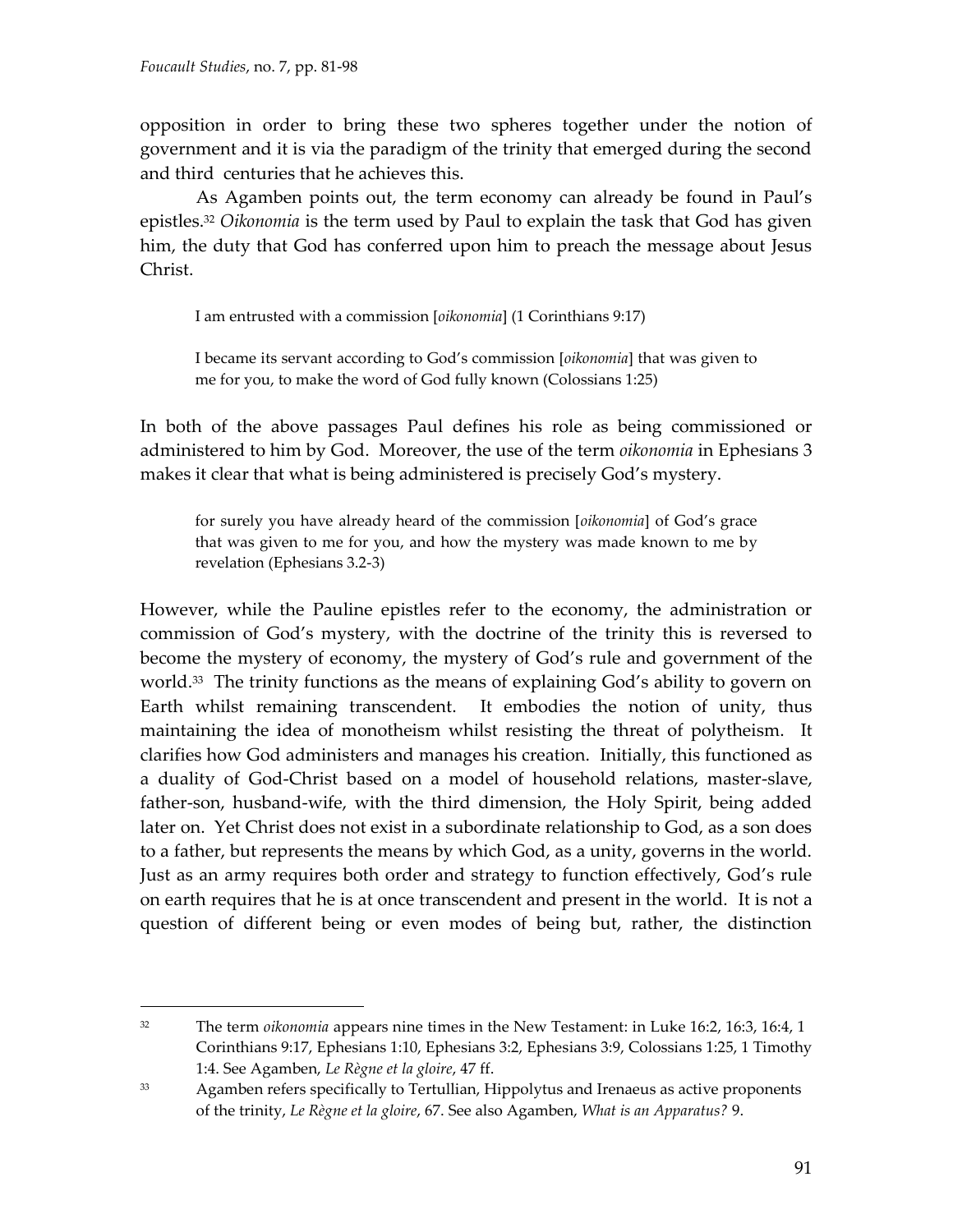between being and praxis. The paradigm of the trinity facilitates this relationship between the immanent and transcendent.<sup>34</sup>

It is this duality, composed of the transcendent and the immanent, reign and government, that forms what Agamben refers to as a bi-polar machine.<sup>35</sup> Modern government is founded upon this bi-polarity. Hence, for Agamben sovereign power and bio-power are both always present to a greater or lesser degree. Power is necessarily separate from its execution. God's absolute power is distinguished from his administrative power. This distinction effectively solves the problem of how it is possible for man to sin. If God is both all-powerful and all-present, why does he allow the existence of sin in the world? The concept of economy evokes the idea that God, like the master of any successful household, does not need to occupy himself with minor details. Elsewhere, Agamben explains this with recourse to the analogy of the master of the house who while aware that rats and spiders both live within his household and are sustained and fed by the household does not need deem it necessary to actively deal with these vermin.<sup>36</sup>

Subsequently, we arrive at a paradox whereby God governs in the world yet the world always remains other. $37$  As a result, the relationship between sovereignty and governmentality is always vicarious. Moreover, it is impossible to access ultimate power since it is always deferred from one realm to the other. This is why, Agamben claims, in modern forms of government, there can never be one person held accountable or absolutely responsible.<sup>38</sup> There is no substance to power. It is pure economy, the art of management.

In a short essay entitled 'What is an Apparatus,' Agamben elucidates this idea of pure economy further with reference to Foucault's notion of the *dispositif* [apparatus]. Identifying *dispositio* as the Latin translation of the Greek term *oikonomia*, Agamben suggests Foucault's use of the term *dispositif* might somehow be rooted in this 'theological legacy.' According to Agamben, a *dispositif* functions as a kind of 'universal' in Foucault's thought. A *dispositif* is not a specific technique, strategy or exercise of power but the complex network which links different strategies and techniques together. Conceived as a network or relation, *dispositif* is

<sup>34</sup> Agamben, *Le Règne et la gloire*, 75.

<sup>35</sup> Ibid., 180.

<sup>36</sup> Giorgio Agamben, Lecture series entitled 'Oikonomia, Gloire, Désoeuvrement' given at the Collège International de Philosophie, January 2008. Lecture given 21 January 2008.

 $37$  Agamben evokes the idea of the pilgrim or his modern day counterpart, the tourist, to clarify this paradox. A pilgrim or tourist travels the world, yet in doing so emphasises his or her otherness to the societies and cultures he or she encounters. Whether, in assuming the role of a tourist, you choose to embrace the lifestyle and customs of the country you are visiting or not is irrelevant. Moreover, it is precisely your ability to make this choice that differentiates you and marks you as a tourist. Op. cit., lecture given on 21 January 2008.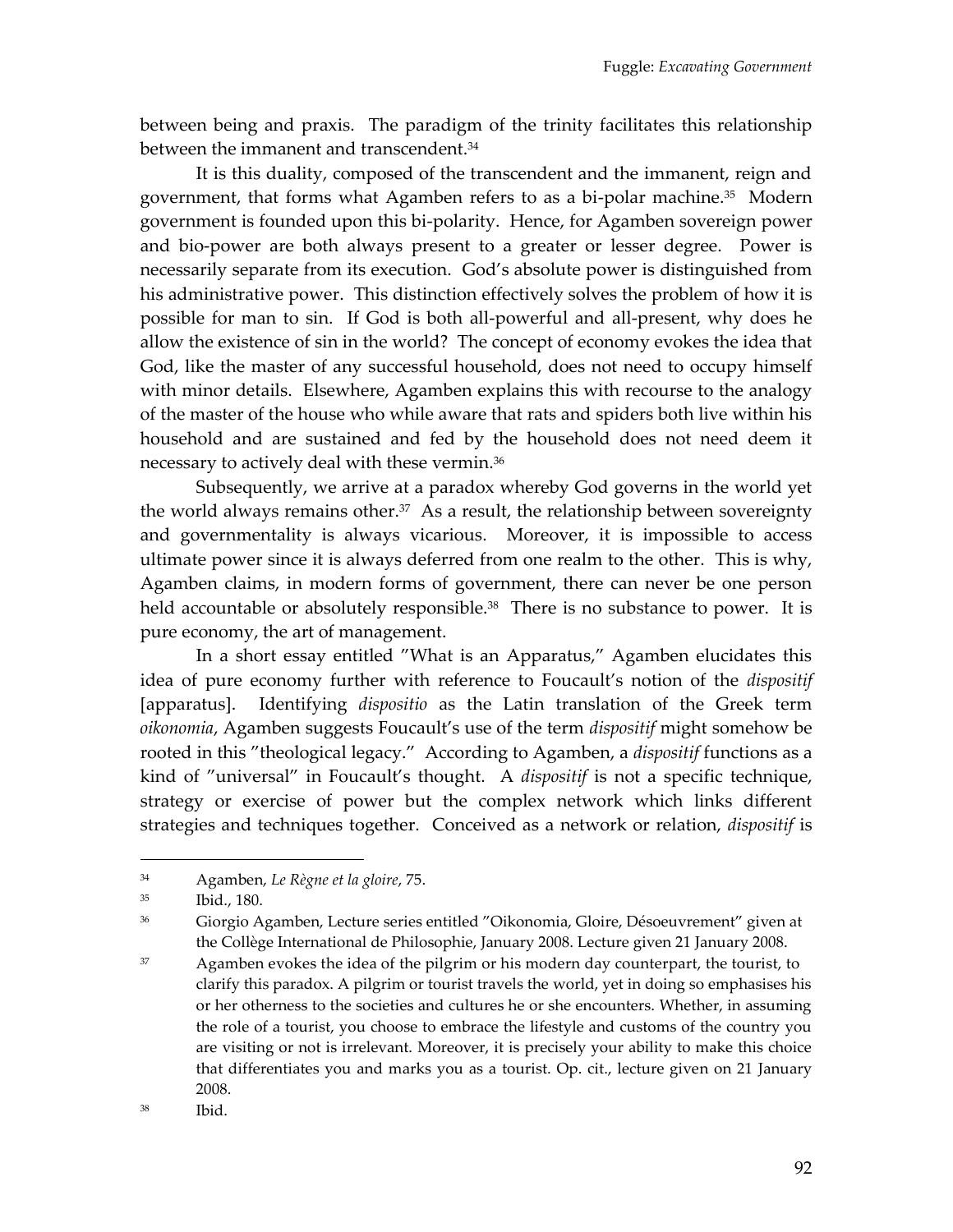pure praxis with no substance, "a pure activity of governance devoid of any foundation in being."<sup>39</sup>

All this calls for a revised understanding of divine power, not in terms of absolute domination but rather as a power that manages and administers. Yet it is nevertheless as a power of domination that divine power provides the model and justification for the sovereign power Foucault identifies in operation during the Middle Ages. What is interesting here is that despite identifying two very different discourses of divine power both Agamben and Foucault make reference to Kantorowicz's famous study of medieval political theology, *The King's Two Bodies*, in order to elucidate their arguments. I would like to suggest therefore that it is via Kantorowicz's discussion of kingly power that we can bring these two discourses together.

The theory that a king was in possession of two bodies, the body-natural and the body-politic, offered the means by which a sovereign could present his power over his subjects as absolute and incontestable. Moreover, as Foucault points out, such power tended to manifest itself most notably in the form of physical domination over subjects, the king's right to take life or let live.<sup>40</sup> Yet emphasizing the body-politic as the site of such absolute power, the divine soul that passed from one king to another, also made it possible to challenge the king's power. While the evocation of the body-politic set the king apart from his subjects, it also separated his physical presence, the body-natural, from the power he was supposed to enjoy spiritually. Thus, while the king can evoke the divine power that enables his executive power, this power is always deferred and he is never really in possession of it nor can he guarantee it. This is why it was possible for parliament to depose Charles I. By separating body-politic from body-natural, parliament was able to challenge the executive powers of Charles I while continuing to evoke allegiance towards the king as spiritual entity.<sup>41</sup>

The consequence of this perpetual deferral of power is that which Agamben refers to as collateral damage. Collateral damage refers to those whose lives are lost, whether as casualties of war or victims of natural disasters or epidemics. According to Agamben, the paradigm of collateral damage constitutes the paradigm of all acts of government and as such represents the dominant paradigm today. Collateral damage is not the by-product of an oppressive and violent political regime but is rather fundamental to democratic modes of government.<sup>42</sup> As such it does not represent the negligence or incompetence of a country or state to assure the safety of

<sup>39</sup> Agamben, *What is an Apparatus?* 11.

<sup>40</sup> Michel Foucault, *Discipline and Punish: The Birth of the Prison*, trans. A. Sheridan (New York, NY: Vintage Books, 1977), 48.

<sup>41</sup> Ernst H. Kantorowicz, *The King's Two Bodies: A Study in Mediaeval Political Theology* (Princeton, NJ: Princeton University Press, 1957), 20.

<sup>42</sup> Agamben, *Le Règne et la gloire*, 187.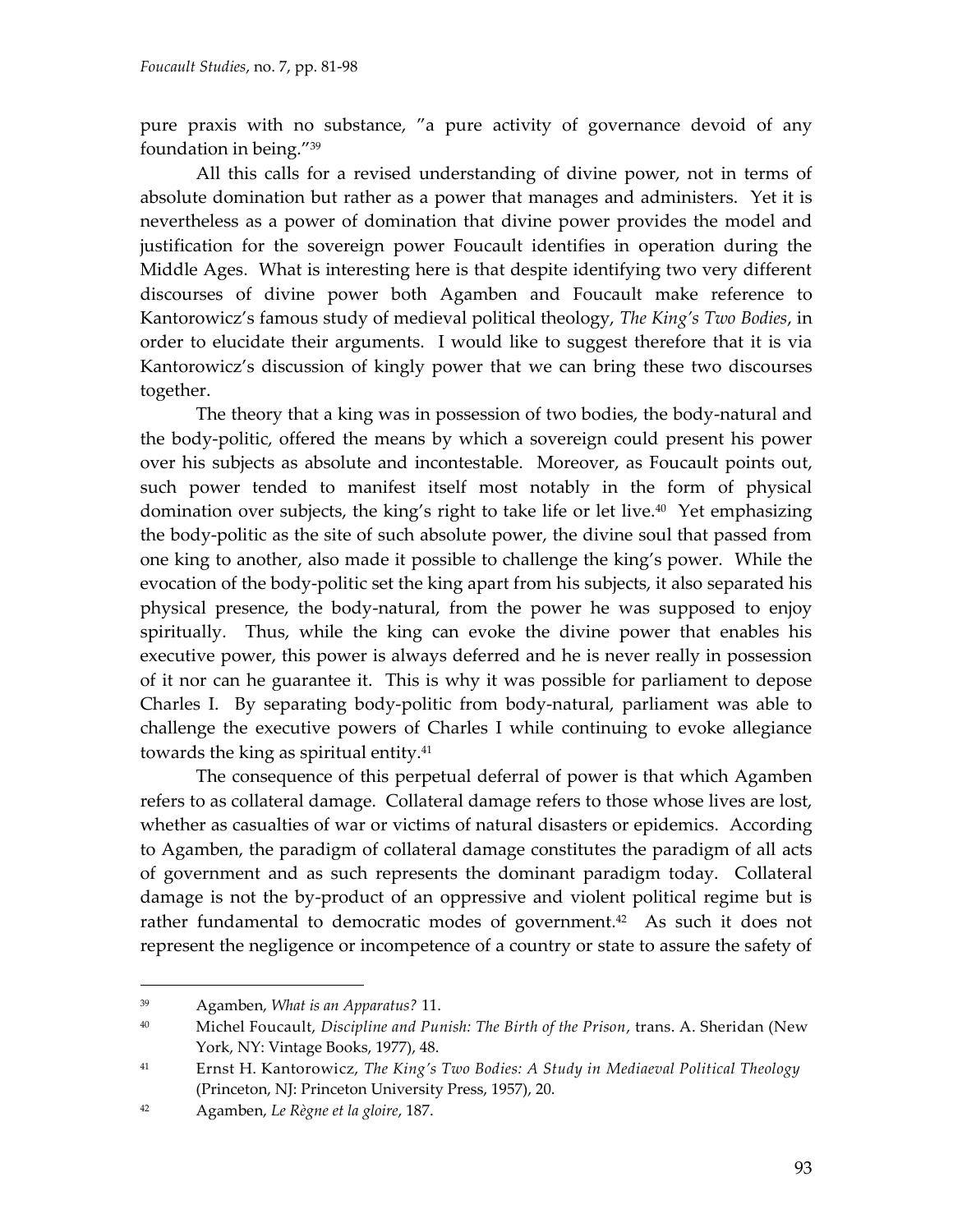its inhabitants, but instead forms part of the effective management and administration of those inhabitants. Understanding government in terms of collateral damage can be compared to Foucault's notion of security. Where sovereign power involved coercion and violence and disciplinary power techniques of regulation and normalisation, security operates according to a principle of 'circulation.' Unlike disciplinary power that seeks to contain and limit, security is concerned with growth and production, and the increase of its mechanisms. Whereas disciplinary power is centripetal, security is a centrifugal force operating within and beyond society.<sup>43</sup> Security can be linked to the emergence of capitalism and provides the possibility for economic growth by simultaneously encouraging and restricting circulation of goods, opening up borders and delineating new boundaries.

Where sovereign power conceived the scope of its authority in terms of a territory, security concentrates on the notion of population. The population is what is at stake in the management and control of various 'events.' A key example of such an event is the famine or widespread food shortage. Where previously famine was something to be avoided at all costs not least because of its association with moral judgment, during the seventeenth and eighteenth centuries food shortages become something that could be managed and used to control the economic market. Subsequently, famine as an "event" is eliminated from society despite the continued existence of food shortages and starvation.<sup>44</sup>

What has occurred is a dissociation between the individual and the collective. The collective no longer corresponds to the number of individuals of which it is composed. Moreover, the elimination of famine requires the prevalence of hunger and starvation. 'The scarcity-scourge disappears, but scarcity that causes the death of individuals not only does not disappear, it must not disappear.'<sup>45</sup> Individual starvation and death is the condition that makes it possible to eliminate hunger and starvation from the population at large. The population is always the final objective of security's operation. But, Foucault points out, this concept of population is not to be understood as composed of groups of individuals.

In identifying his analysis of government with Foucault's notion of security, Agamben is reopening the dialogue on biopower but from an entirely new perspective. Aligning his recent work with Foucault's discussion of security is perhaps the most effective way to move beyond the well-worn debate over sovereign and bio power. Both security and the notion of collateral damage provide the means of explaining the persistence of death within a biopolitical society without reverting to sovereign discourses of racism. Moreover, they are able to reappropriate such death into what is ultimately a reaffirmation of life. While

<sup>43</sup> Michel Foucault, *Security, Territory, Population*, 44-45.

<sup>44</sup> Ibid., 30 ff.

<sup>45</sup> Ibid., 42.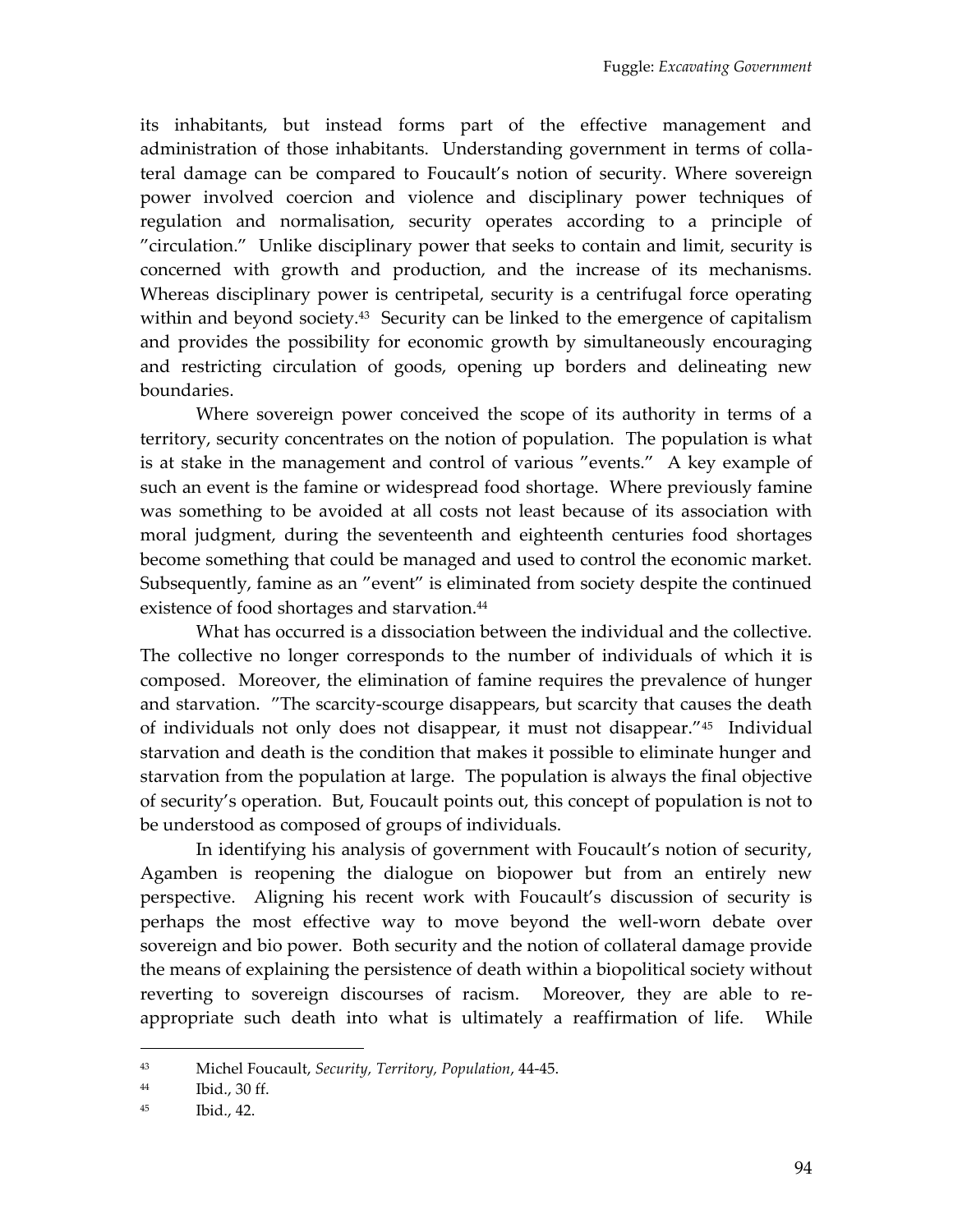sovereign power still remains ever-present (yet increasingly absent), in Agamben's bi-polar government machine it has ceased to represent a discourse of death and now exists in contradistinction to executive power, caught up in an endless game in which each form of power refers back to the other. The idea that sovereign power is powerless to intervene and that executive power is only a form of administration or economy echoes Foucault's claim that power is never in the possession of one individual or group but exists as a series of relations and as such is always in constant flux. Consequently, what is at stake is not the question of who possesses power but how the absence of any definitive power can itself be used by governments and government agents to deny or abdicate responsibility for certain actions.<sup>46</sup>

Developing the notion of *dispositif* beyond the use attributed to Foucault so as to include within its scope 'literally anything that has in some way the capacity to capture, orient, determine, intercept, model, control, or secure the gestures, behaviors, opinions, or discourses of living beings,' Agamben suggests rethinking the term in a new context.<sup>47</sup> Evoking once more the theological underpinnings of the term, Agamben explains how a *dispositif* functions by a process of capture and separation. Thinking in theological terms it is possible to link this process of separation to the notion of the sacred and sacrifice. It then becomes evident that the way to counter such a process, the way to fight against the apparatuses that govern us, is through profanation, that is, by restoring such practices to "common use."<sup>48</sup> Just as Foucault adamantly refused to prescribe Graeco-Roman technologies and ethics of the self as pertinent to our own ways of living and redefining ourselves in relation to power, Agamben offers little concrete suggestion as to how one should set about carrying out such a profanation. His recognition that profanation seems increasingly impossible in relation to modern apparatuses renders the need for counter-apparatuses all the more urgent, yet at the same time makes the situation seem all the more hopeless. In this sense, his call to profanation is little more, or perhaps less, than a reiteration of Foucault's call to carry out a care of the self and like Foucault fails to deal with the problem of the inevitable re-absorption or recapture of such practices into dominant power structures.

#### **Conclusion**

 $\overline{a}$ 

Where Agamben may appear to be repositioning himself in relation to Foucault, it is important to note, nevertheless, that there are a number of difficulties or limitations to his critical project. Firstly, there is the possibility that in reactivating and refining Foucault's archaeological method, he is risking the very over-theorizing that

<sup>&</sup>lt;sup>46</sup> Agamben develops this further in his subsequent discussion of glory, the empty throne and deactivation (*inoperositá*) in the later chapters of *Le Règne et la gloire*.

<sup>47</sup> Agamben, *What is an Apparatus?* 13-14.

<sup>48</sup> Ibid., 19.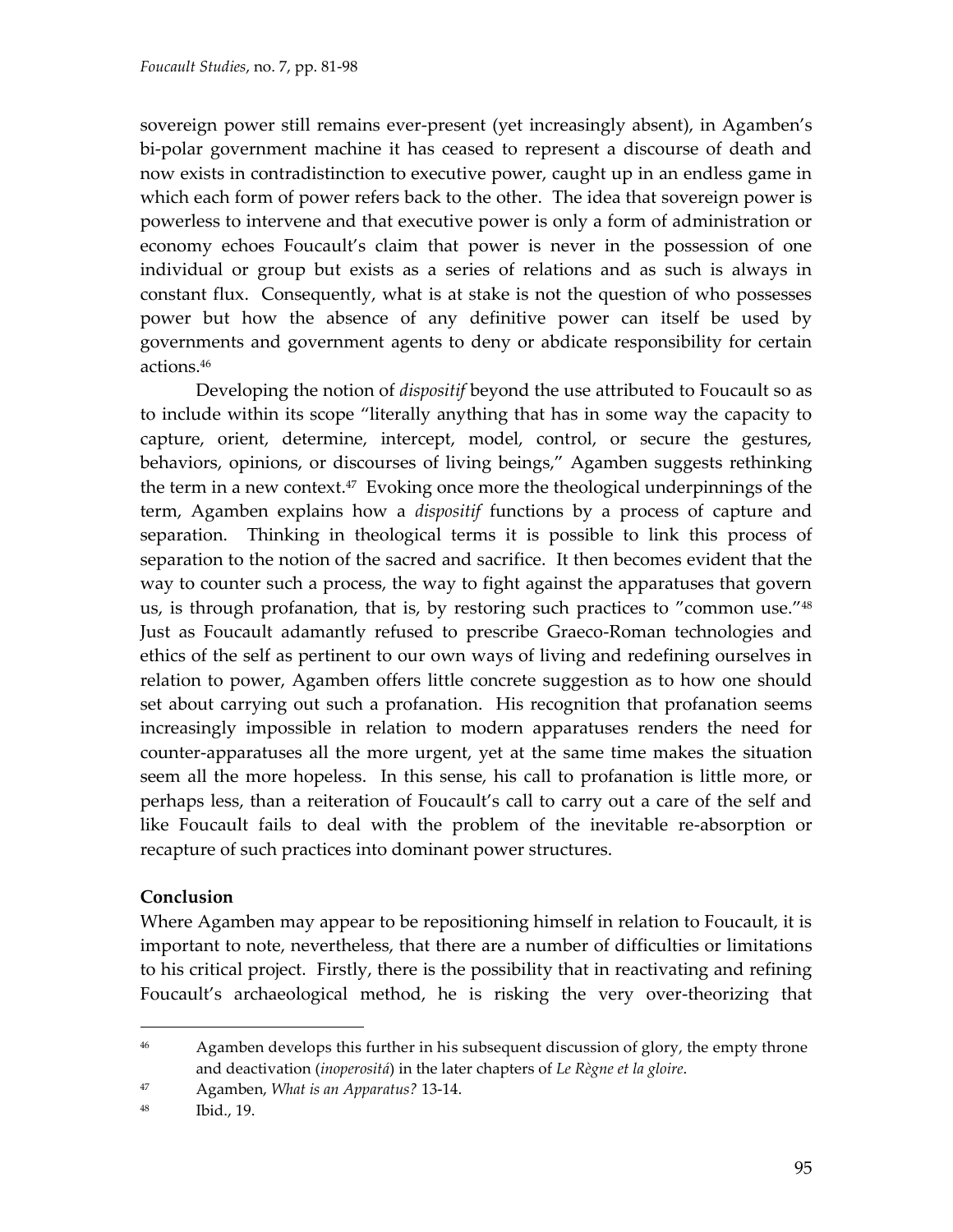Foucault was so anxious to avoid. This is particularly evident in Agamben's desire to define and heavily conceptualize methods and terms, such as *dispositif*, that Foucault himself left undefined. The theory of signature, most notably, has a tendency to universalise certain themes, thus emptying them of any real historical significance. 49

Second, it is important to note that his interest in governmentality stems from influences and motivations very different from those which drove Foucault. Most notably, Foucault dedicates more time to discussion of the practices that make up the art of government, whereas Agamben concentrates on unpacking the etymology of various terms associated with government, particularly *oikonomia*, and charting their semantic shifts. Furthermore, it is important to remember that Agamben's study of government appeals to a notion of political theology that is heavily inspired by the work of Jewish philosopher Jacob Taubes and the legal theorist Carl Schmitt, even when it calls for a revised understanding of the legacy of theology on modern government.

With the possible exception of his discussion of pastoral power in *Sécurité, territoire, population*, Foucault's work on governmentality never really developed along the lines of a political theology. In both the *Hermeneutic of the Subject* and *Le Gouvernement de soi et des autres*, what is at stake is the shift from a form of governmentality reserved for an elite few – the idea that in order to govern others one needs first to govern oneself – to a form of self-government disassociated with the government of others and consequently accessible to all. Consequently, practices such as *parrêsia*, the act of speaking freely despite the potential risk involved, along with maintaining one's silence for a certain period of time, constituted a way in which the individual carried out a certain care or ethics of the self. As such these practices can be seen to differ enormously from the corresponding acts of confession and silence that came to assume central roles within Christianity. Rather than constituting a form of care of the self, a means of forming a relationship with oneself, these practices became associated with a renunciation of the self. Confession and silence, as described by Foucault in *Discipline and Punish*, became the means by which the institutional power of the Church, and more recently its secular counterparts, operated on and through individuals within a wider process of normalisation.

Much of Foucault's work is based on the question of how practices produce certain truths about the self, either in relation to discourses of normality or in

<sup>&</sup>lt;sup>49</sup> This criticism has been made elsewhere with reference to Agamben's discussion of the exception. See Andrew W. Neal, "Foucault in Guantánamo: Towards an Archaeology of the Exception,' *Security Dialogue* 37, 1 (March 2006), 31-46. Neal suggests that Agamben's development of Schmitt's theory of the exception glosses over temporally specific events from Auschwitz to Guantánamo, thus endorsing as universal rather than questioning the practices carried out in each instance.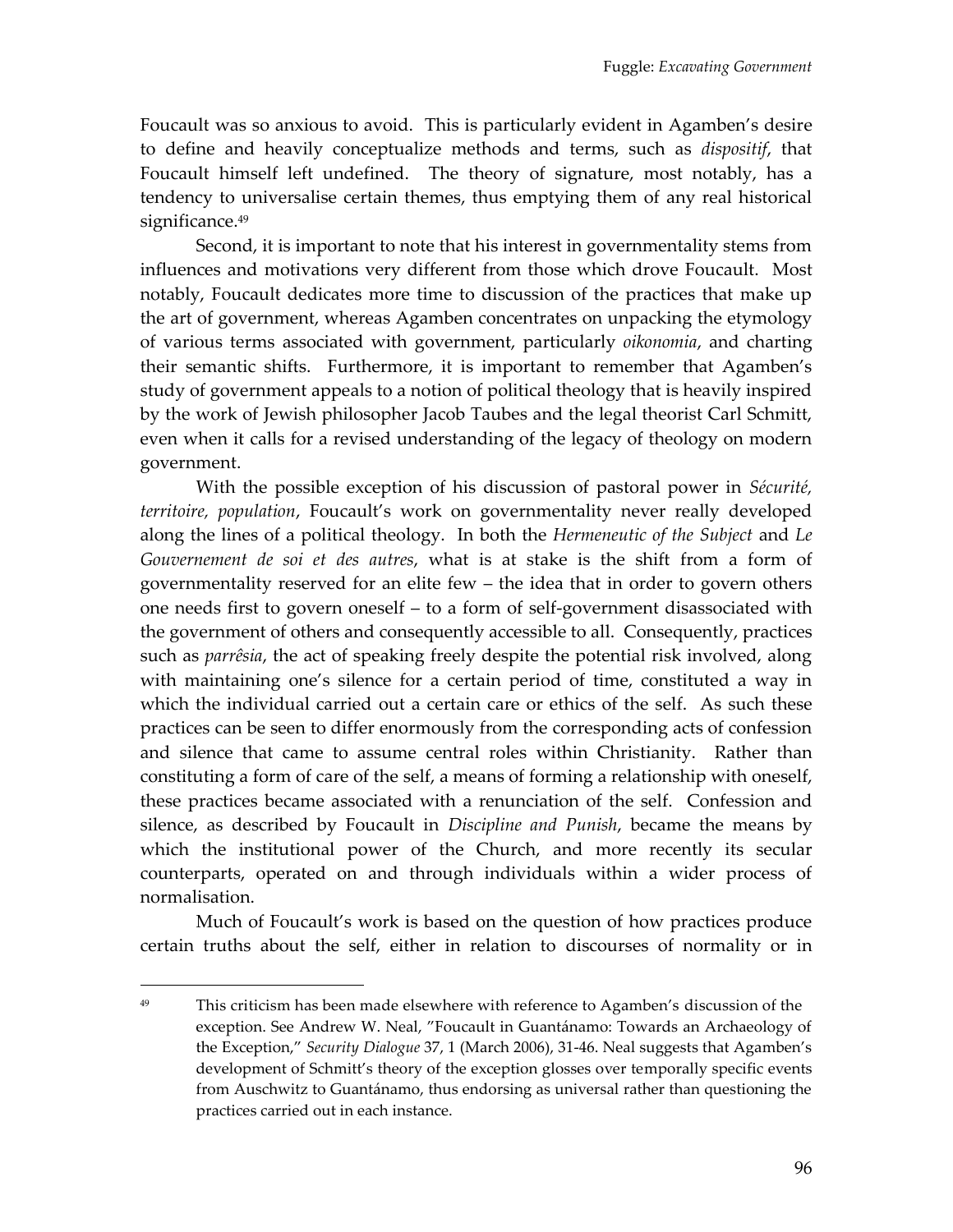opposition to such discourses. Yet his interest in practices should not be considered as one belonging to that of a detached observer. Foucault is not an anthropologist who simply watches and records the practices engaged in by others. Rather, he implicates himself in these practices not least when he posits the question of what it means to be a philosopher. In his discussion of the role and responsibility of the philosopher during Antiquity and the negotiation that a philosopher must carry out between *logos* and *ergon*, Foucault is carrying out his own negotiation of these two terms, calling for a renewed appreciation of philosophy in terms of a practice or exercise where the philosopher constitutes the one who both partakes in such exercises and also guides others in their care or ethics of the self.

Foucault's discussion of the role of the philosopher in Antiquity draws heavily upon Plato. The mere fact that nothing attributed to Plato was actually authored by Plato himself does much to emphasize the importance of philosophy as a practice, an oral exercise that does not simply entail the philosopher passing his knowledge, unmediated, on to others. Philosophy is an active dialogue and as such is not something that can simply be committed to paper for use by future generations. This is because, according to Plato, philosophy is not just something concerned solely with *logos* defined as a specific form of knowledge. Among various types of philosophical knowledge, Plato identifies *to on*. The process of acquiring such knowledge is translated by Foucault as "le frottement."<sup>50</sup> It is knowledge conceived of as a practice that calls into question and modulates other forms of knowledge. Considered thus, philosophy cannot be isolated from its practice, just as logos cannot be isolated from the process whereby different forms of knowledge confront one another and undergo certain modulations or modifications as a consequence.

Thus, in carrying out different philosophical practices and exercises, the philosopher is responsible for making alterations to such practices, yet does so with the very intention of changing himself in the process. This process can be explained using the analogy of a lamp that is lit when it comes into contact with the fire – it is the oil in the lamp that enables the lamp to burn, not just the fire.<sup>51</sup> It is easy to see how this analogy might be applied to Agamben's work as a philosopher. He is not simply continuing the relationship between politics and theology inspired by Taubes and Schmitt, but rather developing an understanding of government based on the relationship between economy and theology. Moreover, in their evocation of the 'resistances' and counter-technologies demanded by Foucault, the counterapparatuses Agamben suggests might equally be developed in new and different ways that act in response to the shifts and modifications to the *dispositifs* of power

<sup>50</sup> Michel Foucault, *Le Gouvernement de soi et des autres. Cours au Collège de France 1982-1983* (Paris : Seuil, 2008), 232.

<sup>51</sup> Ibid.